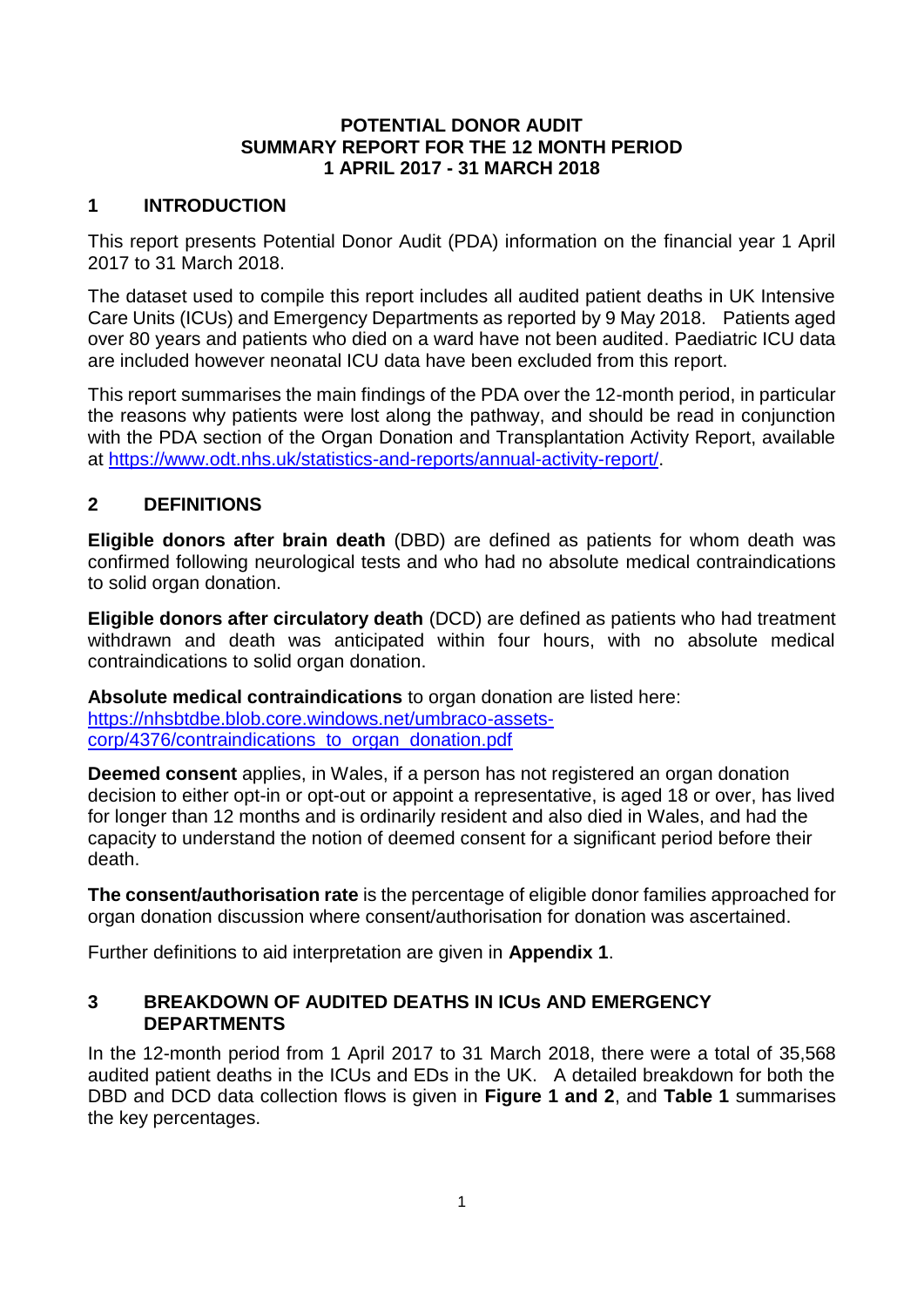#### **Figure 1 Donation after brain death**



**Figure 2 Donation after circulatory death**

**Audited Deaths** 35,568**Was the patient ever on mechanical ventilation?** ◆ ┶ **Was death confirmed using neurological criteria? Was imminent death anticipated?** ╈ **Was treatment withdrawn? Were there any absolute medical contraindications to solid organ donation? Were the family or nominated/appointed representitive approached for formal consent/authorisation for solid organ donation?**  $\bigstar$ ┶ **Was consent/authorisation for solid organ donation given by the family? Did solid organ donation occur? What type of donation happened?**

<sup>1</sup> Patients for whom tests were not performed due to: Cardiac arrest despite resuscitation occurred, brainstem reflexes returned, or neonates – less than 2 months post term are excluded from the calculation of the neurological death testing rate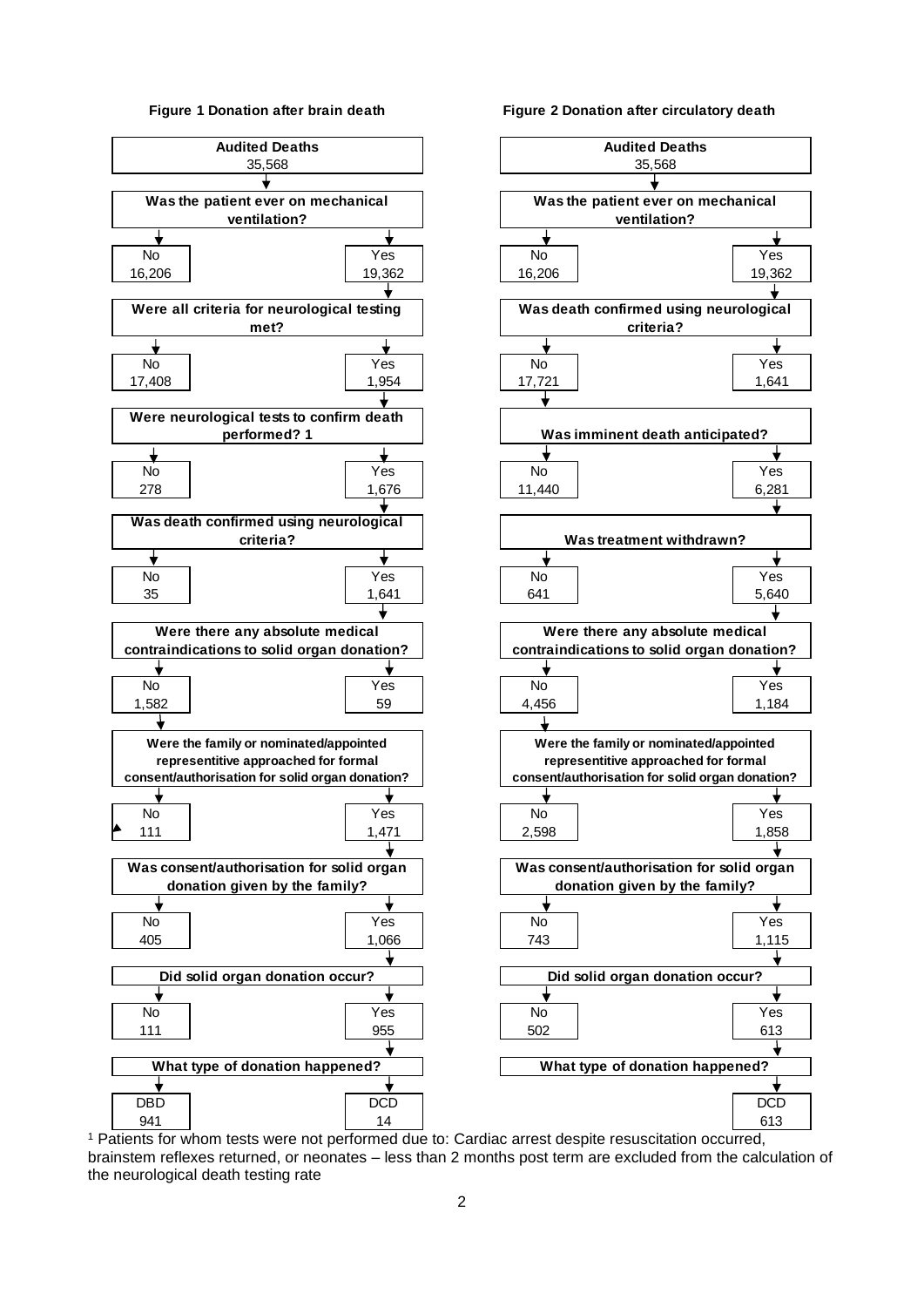| Table 1<br>Key numbers and rates                                                                                            |            |            |
|-----------------------------------------------------------------------------------------------------------------------------|------------|------------|
|                                                                                                                             | <b>DBD</b> | <b>DCD</b> |
| Patients meeting organ donation referral criteria <sup>1</sup>                                                              | 1954       | 6281       |
| Referred to NHS Blood and Transplant                                                                                        | 1929       | 5615       |
| Referral rate %                                                                                                             | 98.7%      | 89.4%      |
| Neurological death tested                                                                                                   | 1676       |            |
| Testing rate %                                                                                                              | 85.8%      |            |
| Family approached                                                                                                           | 1471       | 1858       |
| Family approached and SN-OD present                                                                                         | 1394       | 1591       |
| % of approaches where SN-OD present                                                                                         | 94.8%      | 85.6%      |
| Consent/authorisation given                                                                                                 | 1066       | 1115       |
| Consent/authorisation rate %                                                                                                | 72.5%      | 60.0%      |
| Actual donors from each pathway                                                                                             | 955        | 613        |
| % of consented/authorised donors that became actual donors                                                                  | 89.6%      | 55.0%      |
| <sup>1</sup> DBD - A patient with suspected neurological death excluding those that were not tested due to reasons; cardiac |            |            |

<sup>1</sup> DBD - A patient with suspected neurological death excluding those that were not tested due to reasons: cardiac arrest occurred despite resuscitation, brainstem reflexes returned, neonates - less than 2 months post term <sup>1</sup> DCD - A patient in whom imminent death is anticipated, ie a patient receiving assisted ventilation,

#### a clinical decision to withdraw treatment has been made and death is anticipated within 4 hours

#### **4 NEUROLOGICAL DEATH TESTING RATE**

| Reasons given for neurological death tests not being performed<br>Table 2 |     |       |
|---------------------------------------------------------------------------|-----|-------|
|                                                                           | N   | %     |
| Patient haemodynamically unstable                                         | 69  | 24.8  |
| Clinical reason/Clinicians decision                                       | 64  | 23.0  |
| Biochemical/endocrine abnormality                                         | 26  | 9.4   |
| Family pressure not to test                                               | 21  | 7.6   |
| Family declined donation                                                  | 18  | 6.5   |
| Other                                                                     | 18  | 6.5   |
| Continuing effects of sedatives                                           | 17  | 6.1   |
| Inability to test all reflexes<br>12<br>4.3                               |     |       |
| Treatment withdrawn                                                       | 3.2 |       |
| SN-OD advised that donor not suitable                                     | 9   | 3.2   |
| Medical contraindication to donation                                      | 6   | 2.2   |
| Pressure on ICU beds                                                      | 3   | 1.1   |
| Unknown                                                                   | 3   | 1.1   |
| Patient had previously expressed a wish not to donate                     | 2   | 0.7   |
| Hypothermia                                                               | 1   | 0.4   |
| Total                                                                     | 278 | 100.0 |

The neurological death testing rate was 86% and is the percentage of patients for whom neurological death was suspected that were tested. To be defined as neurological death suspected, the patients were indicated to have met the following four criteria - apnoea, coma from known aetiology and unresponsive, ventilated and fixed pupils. Patients whom tests were not performed due to; cardiac arrest occurred despite resuscitation, brainstem reflexes returned, neonates - less than 2 months post term were not possible to test meaning these reasons were excluded. Neurological death tests were not performed in 278 patients (14%)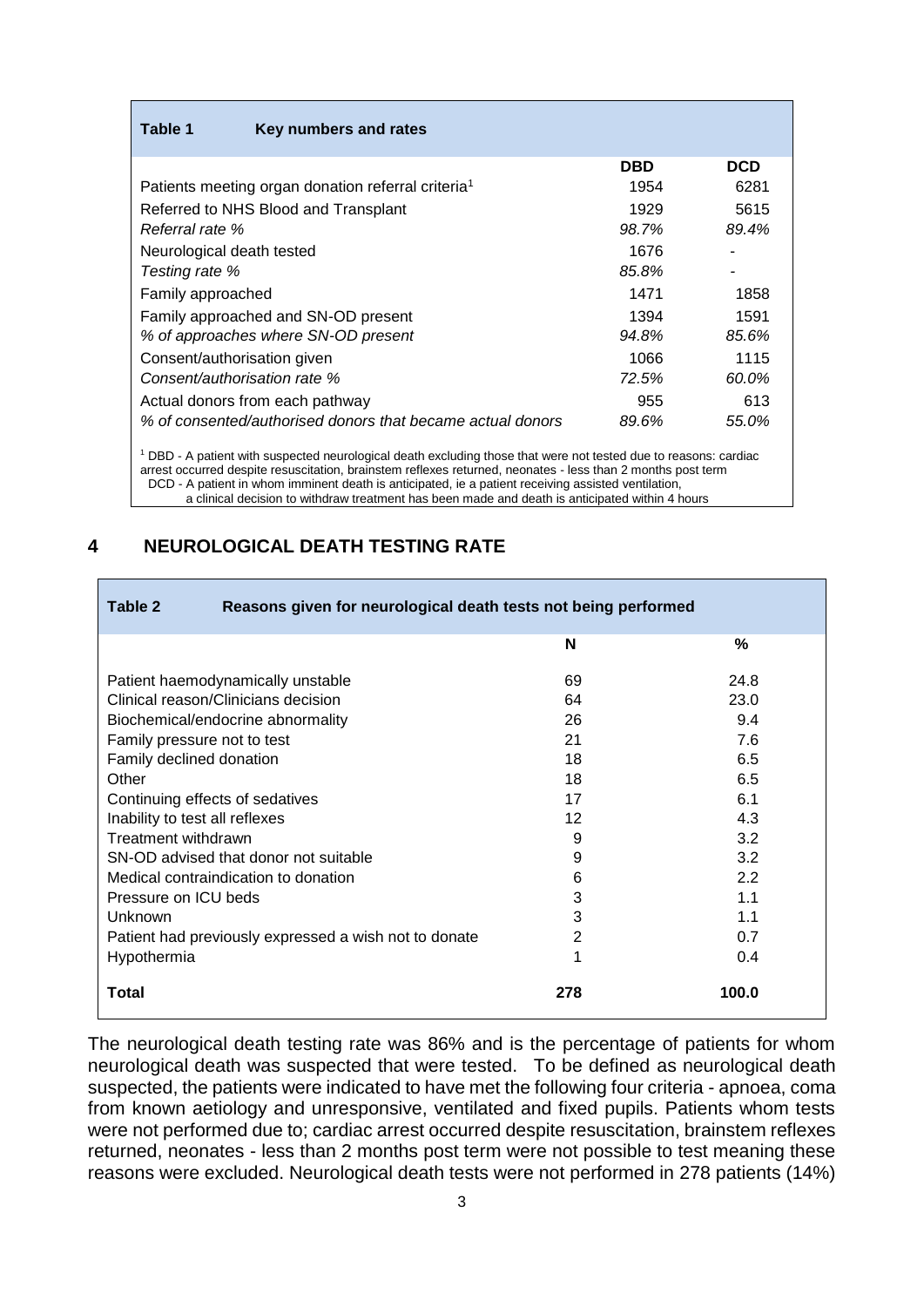for whom neurological death was suspected. The primary reason given for not testing is shown in **Table 2**.

69 (25%) patients were haemodynamically unstable and were therefore not tested. Other reasons given for not performing neurological death tests were: 64 (23%) patients had a clinical reason or it was the clinician's decision, and for 26 (9%) patients had biochemical or endocrine abnormalities.

## **5 REFERRAL RATE**

A patient for whom neurological death is suspected or for whom imminent death is anticipated, i.e. receiving assisted ventilation, a clinical decision to withdraw treatment has been made and death is anticipated within four hours, should be referred to NHS Blood and Transplant. The DBD referral rate was 99% and the DCD referral rate was 89%. **Table 3** shows the reasons given why such patients were not referred. One patient can meet the referral criteria for both DBD and DCD and therefore some patients may be counted in both columns.

| Table 3<br>Reasons given why patient not referred                                  |                |            |                |            |
|------------------------------------------------------------------------------------|----------------|------------|----------------|------------|
|                                                                                    |                | <b>DBD</b> |                | <b>DCD</b> |
|                                                                                    | N              | %          | N              | %          |
| Not identified as a potential donor/organ donation not<br>considered               | 10             | 40.0       | 320            | 48.0       |
| Other                                                                              | 5              | 20.0       | 76             | 11.4       |
| Family declined donation prior to neurological testing                             | 2              | 8.0        | 3              | 0.5        |
| Family declined donation after neurological testing                                | $\overline{2}$ | 8.0        |                |            |
| Reluctance to approach family                                                      |                | 8.0        | 8              | 1.2        |
| Coroner/Procurator Fiscal Reason                                                   | 1              | 4.0        | 3              | 0.5        |
| Medical contraindications                                                          | 1              | 4.0        | 110            | 16.5       |
| Thought to be medically unsuitable                                                 |                | 4.0        | 106            | 15.9       |
| Neurological death not confirmed                                                   |                | 4.0        |                |            |
| Family declined donation following decision to withdraw<br>treatment               |                |            | 24             | 3.6        |
| Pressure on ICU beds                                                               |                |            | $\overline{7}$ | 1.1        |
| Clinician assessed that patient was unlikely to become<br>asystolic within 4 hours |                |            | 7              | 1.1        |
| Patient had previously expressed a wish not to donate                              |                |            | 2              | 0.3        |
| <b>Total</b>                                                                       | 25             | 100.0      | 666            | 100.0      |

Of the patients who met the referral criteria and were not referred, the reason given for 40% of DBD and 48% of DCD was that the patients were not identified as potential donors and so organ donation was not considered. The reason given for 20% of DBD and 11% of DCD was other reason.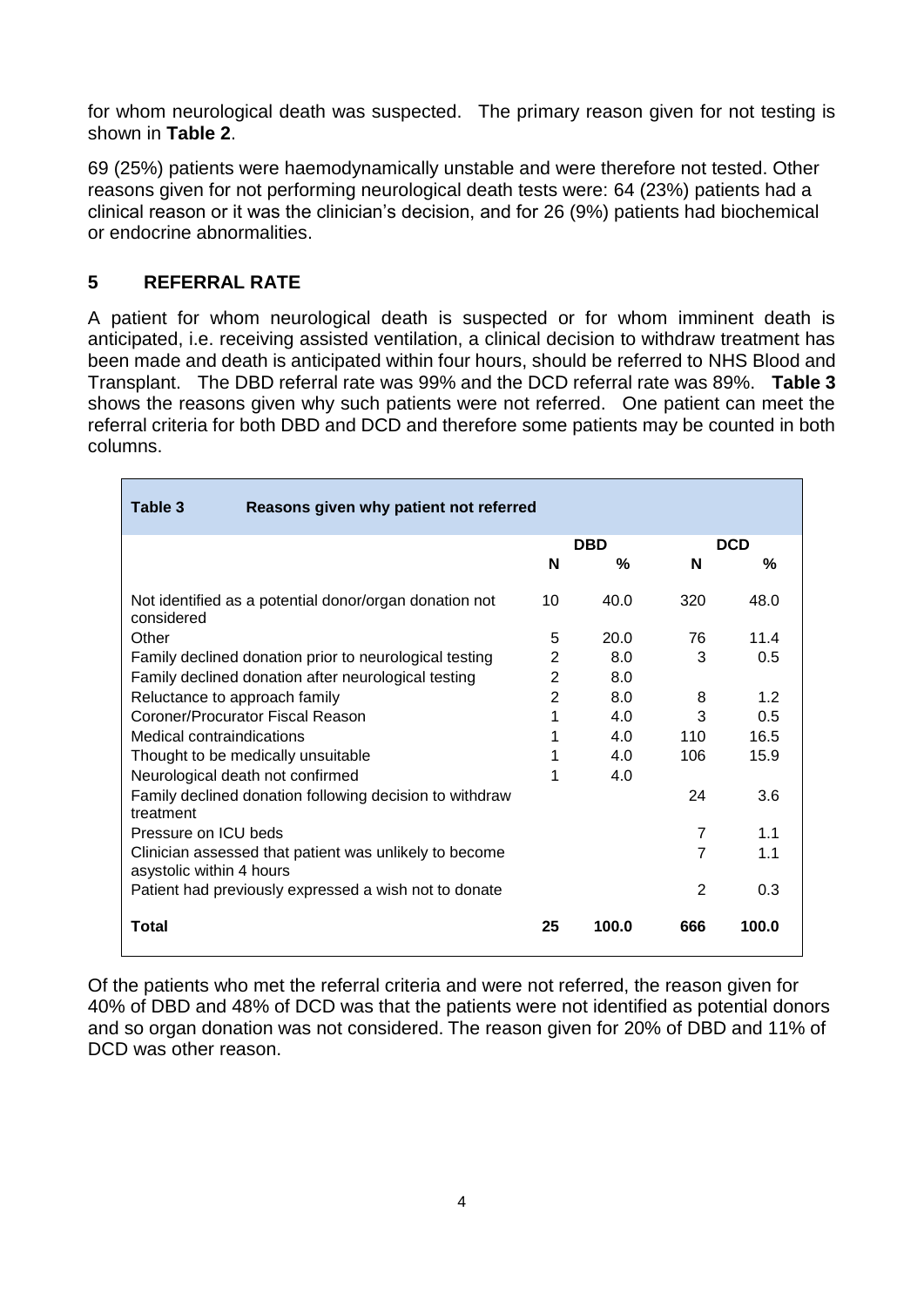## **6 APPROACH RATE**

Families of eligible donors were approached for formal organ donation discussion in 93% and 42% of DBD and DCD cases, respectively. The DCD assessment process identifies a large number of eligible DCD donors which are unsuitable for organ donation prior to the approach. Consequently, the DCD approach rate is currently underestimated, as families of these patients are never approached for the formal organ donation discussion and the reason for not approaching is recorded as 'Patient's general medical condition', 'Other medical reason' or 'Other'. The information in **Table 4** shows the reasons given why the families were not approached.

For eligible DBD donors not approached, the reason stated in 24% of cases was that the Coroner/Procurator Fiscal refused permission. In a further 20% of DBD cases, the reason stated was the patient's general medical condition.

For eligible DCD donors not approached, the main reasons stated were the patient's general medical condition (41%) or other reason (27%), the majority of these cases are result of the DCD assessment process which identifies patients unsuitable for donation prior to the approach. In a further, 14% of cases, the patient was not identified as a potential donor.

| Reasons given why family not formally approached<br>Table 4                                |                 |            |       |            |
|--------------------------------------------------------------------------------------------|-----------------|------------|-------|------------|
|                                                                                            |                 | <b>DBD</b> |       | <b>DCD</b> |
|                                                                                            | N               | ℅          | N     | ℅          |
| 27<br>24.3<br>44<br>1.7<br>Coroner / Procurator Fiscal refused permission                  |                 |            |       |            |
| Patient's general medical condition                                                        | 22              | 19.8       | 1,072 | 41.3       |
| Other                                                                                      | 18              | 16.2       | 699   | 26.9       |
| Family stated that they would not support donation<br>before they were formally approached | 16              | 14.4       | 51    | 2.0        |
| Other medical reason                                                                       | 10 <sup>1</sup> | 9.0        | 292   | 11.2       |
| Patient had previously expressed a wish not to donate                                      | 7               | 6.3        | 21    | 0.8        |
| Family considered too upset to approach                                                    | 6               | 5.4        | 16    | 0.6        |
| Family untraceable                                                                         | 3               | 2.7        | 26    | 1.0        |
| Not identified as a potential donor / organ donation not<br>considered                     | $\overline{2}$  | 1.8        | 354   | 13.6       |
| Resource failure                                                                           |                 |            | 4     | 0.2        |
| Pressure on ICU beds                                                                       |                 |            | 16    | 0.6        |
| Patient outside age criteria                                                               |                 |            | 3     | 0.1        |
| <b>Total</b>                                                                               | 111             | 100.0      | 2,598 | 100.0      |

## **7 OVERALL CONSENT/AUTHORISATION RATE**

The consent/authorisation rate is based on eligible donors whose families were formally approached for formal organ donation discussion. The consent/authorisation rate is the proportion of eligible donors for whom consent/authorisation for solid organ donation was ascertained.

During the financial year, the DBD consent/authorisation rate was 72% and the 95% confidence limits for this percentage are 70% - 75%. The DCD consent/authorisation rate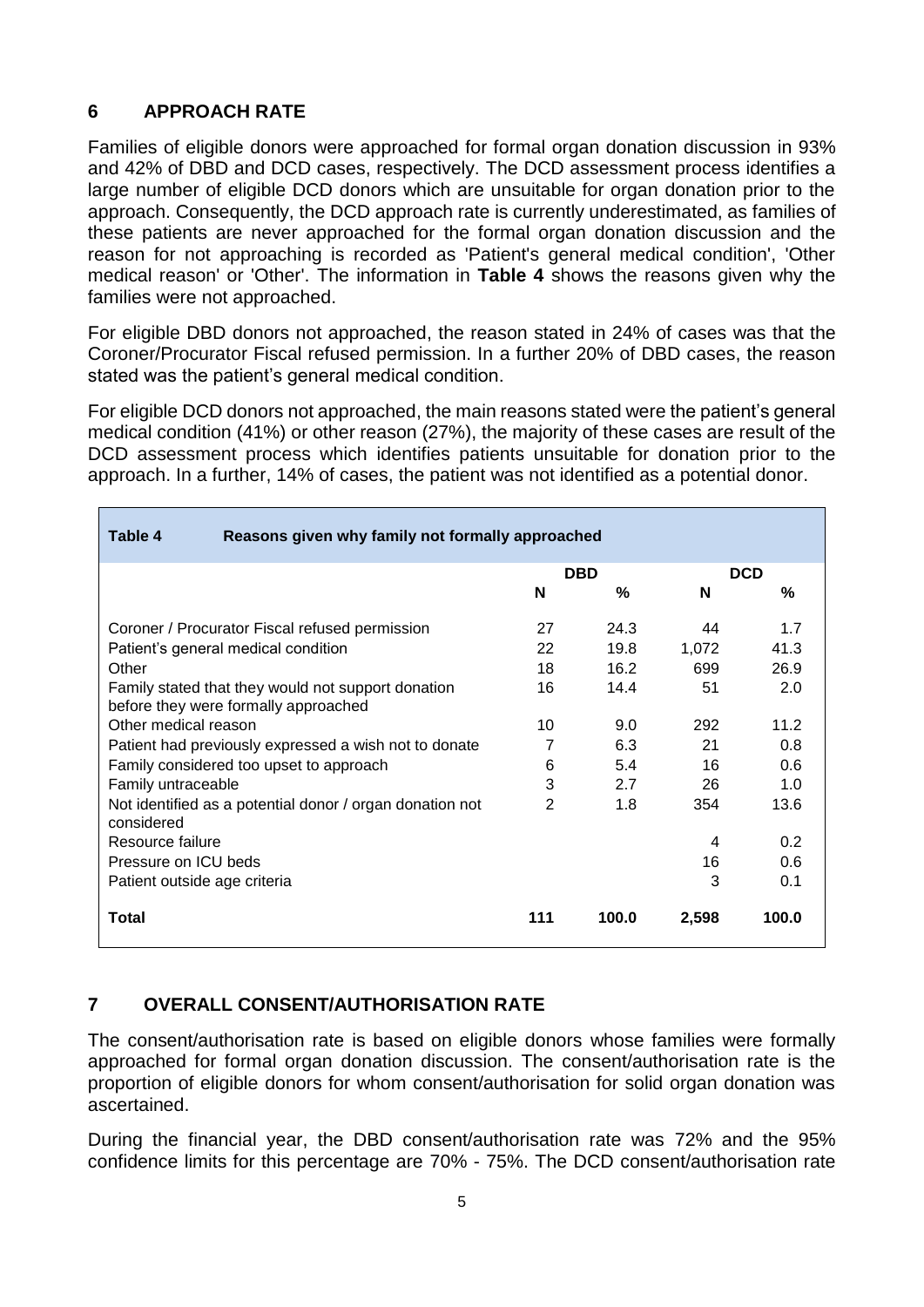was 60% and the 95% confidence limits for this percentage are 58% - 62%. The overall consent/authorisation rate was 66% and the 95% confidence limits for this percentage are 63% - 68%.

When a patient was known to have registered an opt-in decision on the Organ Donor Register (ODR) at the time of approach, the DBD consent/authorisation rate was 95% compared to 60% when a patient had not registered an opt-in decision or the patient's ODR status was not known at the time of approach. For DCD, the rates were 89% compared with 47%. Overall, these rates were 92% compared with 52%.

In total during the financial year, 101 families overruled their loved one's known opt-in decision (recorded via the ODR, verbally or in writing) to be an organ donor.

When a SN-OD was present for the formal organ donation discussion with the family, the DBD consent/authorisation rate was 74% compared with 37% when the SN-OD was not present. Similarly, for DCD the rate was 67% compared with 18% when the SN-OD was not present. The overall rate was 71% compared with 22%.

| Table 5<br>Reasons given why family did not give consent                                      |                |            |     |            |
|-----------------------------------------------------------------------------------------------|----------------|------------|-----|------------|
|                                                                                               |                | <b>DBD</b> |     | <b>DCD</b> |
|                                                                                               | N              | %          | N   | %          |
| Patient previously expressed a wish not to donate                                             | 91             | 22.5       | 162 | 21.8       |
| Family were not sure whether the patient would have<br>agreed to donation                     | 65             | 16.0       | 103 | 13.9       |
| Family did not want surgery to the body                                                       | 52             | 12.8       | 72  | 9.7        |
| Family felt it was against their religious/cultural beliefs                                   | 44             | 10.9       | 25  | 3.4        |
| Family felt the body needs to be buried whole<br>(unrelated to religious or cultural reasons) | 39             | 9.6        | 24  | 3.2        |
| Other                                                                                         | 24             | 5.9        | 79  | 10.6       |
| Family felt the length of time for donation process was<br>too long                           | 23             | 5.7        | 128 | 17.2       |
| Family were divided over the decision                                                         | 21             | 5.2        | 26  | 3.5        |
| Family felt the patient had suffered enough                                                   |                | 3.7        | 57  | 7.7        |
| Family did not believe in donation                                                            | 13             | 3.2        | 29  | 3.9        |
| Strong refusal - probing not appropriate                                                      | 11             | 2.7        | 16  | 2.2        |
| Family had difficulty understanding/accepting<br>neurological testing                         | 3              | 0.7        |     |            |
| Family concerned that organs may not be transplanted                                          | $\overline{2}$ | 0.5        | 11  | 1.5        |
| Family concerned donation may delay the funeral                                               | 2              | 0.5        | 1   | 0.1        |
| Family wanted to stay with the patient after death                                            |                |            | 9   | 1.2        |
| Families concerned about organ allocation                                                     |                |            |     | 0.1        |
| <b>Total</b>                                                                                  | 405            | 100.0      | 743 | 100.0      |

The reasons why the family did not give consent/authorisation are shown in **Table 5**. The main reason that families of eligible DBD and DCD patients gave for no consent/authorisation was patient previously expressed a wish not to donate (23% and 22% respectively). Other common reasons why the family did not consent were that the families were not sure whether the patient would have agreed to organ donation or they didn't want the patient to go through surgery to the body. Amongst DCD patients, families felt that the length of time for donation was too long.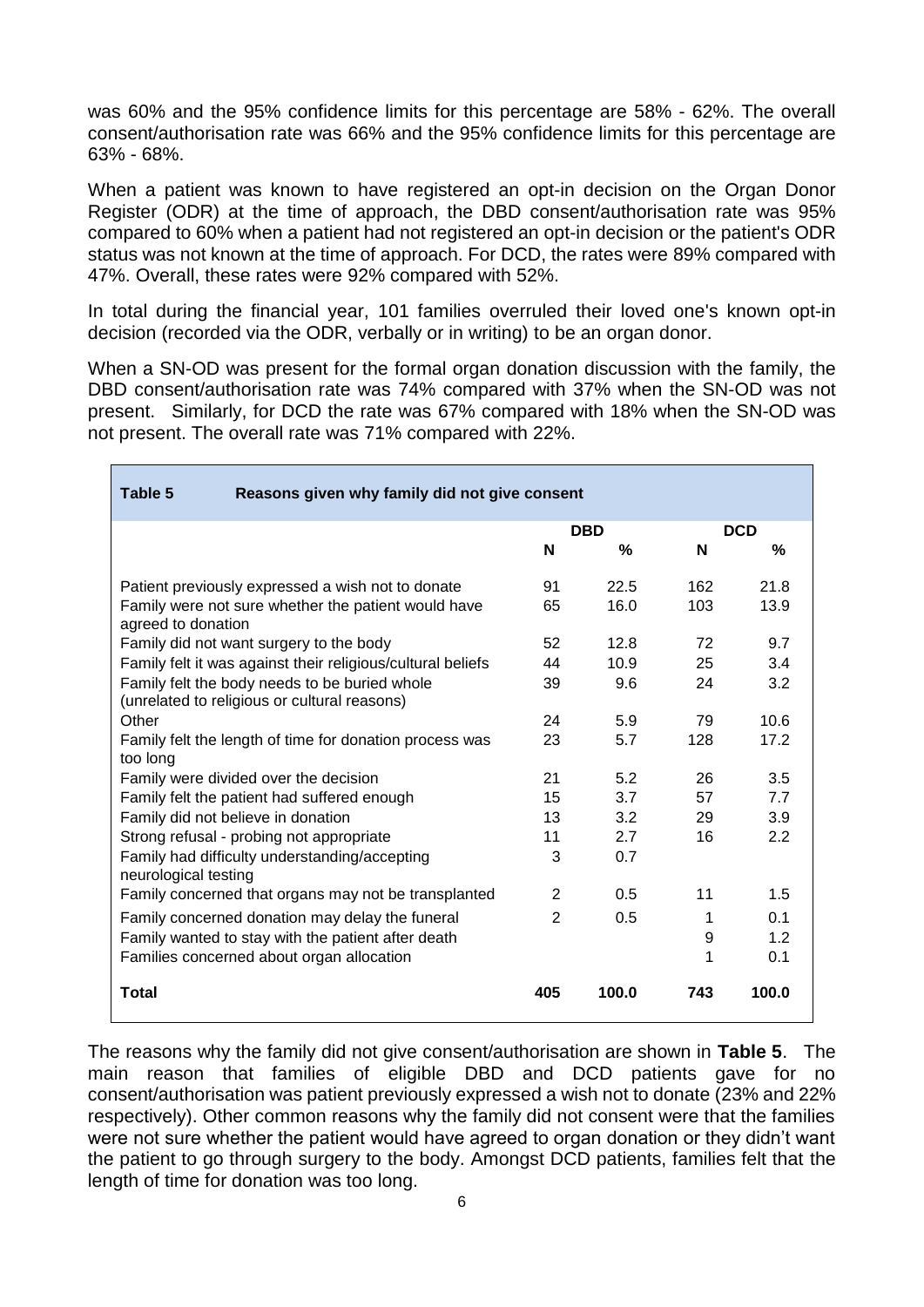## **8 MONTHLY VARIATION IN THE CONSENT/AUTHORISATION RATE**

Monthly consent/authorisation rates are shown in **Figure 3**. From this figure it is apparent that over the financial year there is no clear monthly pattern. The DBD consent/authorisation rate was highest in August 2017 (79%) and lowest in April 2017 (67%), whereas the DCD consent/authorisation rate was highest in March 2018 (69%) and lowest in August 2017 (50%). The differences in the monthly consent/authorisation rates from 1 April 2017 to 31 March 2018 are not statistically significant for DBD, p=0.35 but are statistically significant for DCD, p=0.02.



**Figure 3 Month-to-month variation in consent/authorisation rate**

## **9 EFFECT OF DEMOGRAPHIC VARIABLES ON THE CONSENT/AUTHORISATION RATE**

There were 2 donors where the gender was not known or not reported and these have been excluded from the gender figures below.

The consent/authorisation rate for the 777 male eligible DBD was 73% and the consent/authorisation rate for the 694 female eligible DBD was 71%. The difference is not statistically significant, p=0.3540. For the 1142 male eligible DCD the consent/authorisation rate was 61% and for the 714 female eligible DCD was 59%. This difference is not statistically significant, p=0.4393.

Age is represented by a categorical variable with intervals 0-17, 18-24, 25-34, 35-49, 50-59 and 60+ years. The consent/authorisation rates for the six age groups (for the 1,471 eligible DBD and 1,856 eligible DCD whose families were approached) are illustrated in **Figure 4**.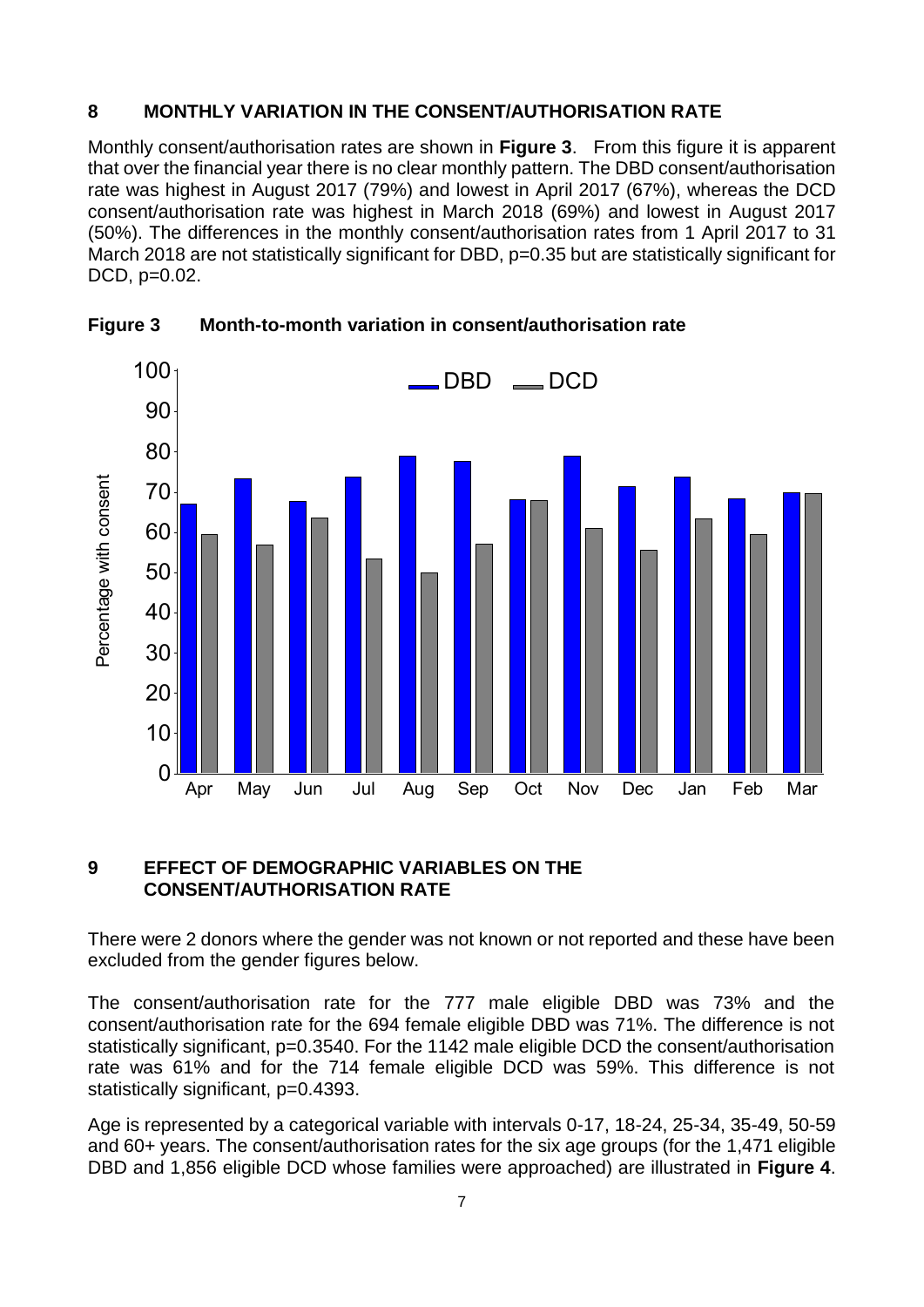The highest consent/authorisation rate for eligible DBD occurred in the 18-24 age group (81%) and for eligible DCD in the 50-59 age group (65%). The lowest consent/authorisation rate for eligible DBD and DCD was in the 0-17 age group 62% and 38%, respectively. The differences in consent/authorisation rate across the six age groups for DBD and DCD are statistically significant, p=0.04 and p=<0.0001 respectively.

When comparing only between adult and paediatric (<18 years), the differences in consent/authorisation rate for DBD are not statistically significant (p=0.07) and for DCD are statistically significant (p=<0.0001).



## **Figure 4 Age variation in consent/authorisation rate**

Consent/authorisation rates for patients from the white ethnic community are compared with those of patients from the Black, Asian and Minority Ethnic (BAME) community and are shown in **Figure 5**. Note that there were an additional 32 DBD and 76 DCD families approached where the ethnicity was not known or not reported which have been excluded from the ethnicity figures below.

For eligible DBD, the consent/authorisation rates were 78% for eligible white donors compared to 44% for eligible BAME donors. The 95% confidence limits for these DBD consent/authorisation rates are 76% - 81% and 37% - 50%, respectively.

For eligible DCD, the consent/authorisation rates were 62% for eligible white DCD and 38% for eligible BAME DCD donors. The 95% confidence limits for these DCD consent/authorisation rates are 60% - 65% and 29% - 46%, respectively.

The overall consent/authorisation rates were 69% for eligible white donors and 42% for eligible BAME donors. The 95% confidence limits for overall consent/authorisation rates are 67% - 71% for eligible white donors and 37% - 47% for eligible BAME donors.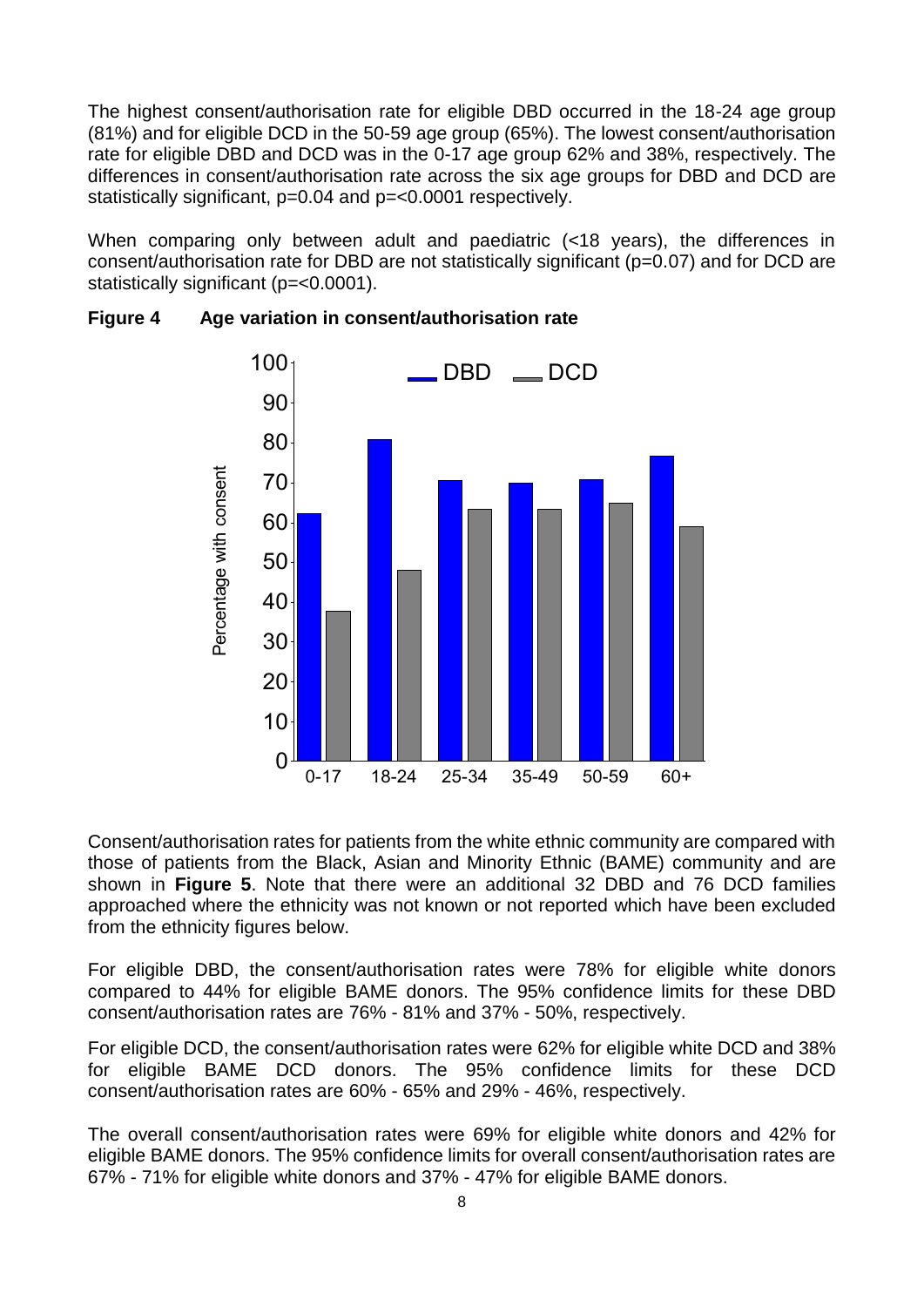The difference between consent/authorisation rates for white and BAME eligible DBD donors is statistically significant, p<0.0001. The difference between consent/authorisation rates for white and BAME eligible donors is also statistically significant, p<0.0001. The ethnicity effect remains highly significant after allowing for age, sex and month of death.



#### **Figure 5 Ethnic group variation in consent/authorisation rate**

#### **10 SOLID ORGAN DONATION**

Of the eligible donors whose families were approached for formal organ donation discussion and consent/authorisation was ascertained, 90% of the eligible DBD and 55% of the eligible DCD went on to become actual solid organ donors. **Table 6** shows the reasons why consented/authorised eligible donors did not become actual solid organ donors.

For consented/authorised eligible DBD the main reason given for solid organ donation not proceeding was that the organs were deemed to be medically unsuitable by recipient centres in 36% of cases. A further 17% were declined due to coroner/procurator fiscal refusal, 15% due to the organs being deemed medically unsuitable on surgical inspection and 15% due to general instability.

Similarly, 29% of non-proceeding DCD donors were due to recipient centres deeming the organs to be medically unsuitable. The main reason given for consented/authorised eligible DCD not proceeding to become a solid organ donor was the prolonged time to asystole, with 44% cases.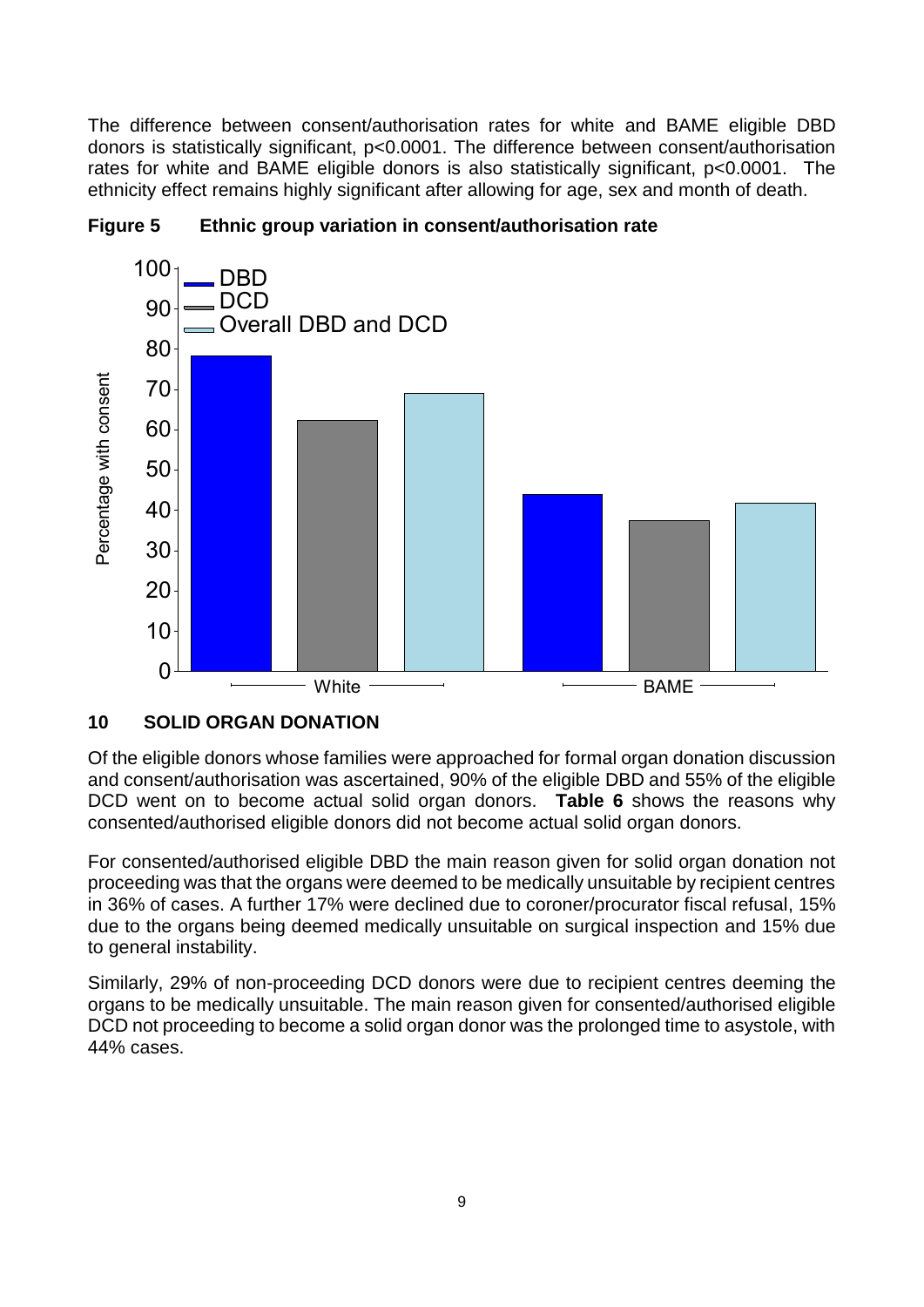#### **Table 6 Reasons why solid organ donation did not happen following consent**

|                                                              | <b>DBD</b> |       | <b>DCD</b> |       |
|--------------------------------------------------------------|------------|-------|------------|-------|
|                                                              | N          | %     | N          | %     |
| Organs deemed medically unsuitable by<br>recipient centres   | 40         | 36.0  | 146        | 29.1  |
| Coroner/ Procurator Fiscal refusal                           | 19         | 17.1  | 15         | 3.0   |
| Organs deemed medically unsuitable on<br>surgical inspection | 17         | 15.3  | 8          | 1.6   |
| General instability                                          | 17         | 15.3  | 36         | 7.2   |
| Positive virology                                            | 9          | 8.1   | 9          | 1.8   |
| Family changed mind                                          | 4          | 3.6   | 25         | 5.0   |
| Other                                                        | 3          | 2.7   | 35         | 7.0   |
| Logistic reasons                                             |            | 0.9   |            | 0.2   |
| Family placed conditions on donation                         |            | 0.9   |            |       |
| Prolonged time to asystole                                   |            |       | 221        | 44.0  |
| Cardiac arrest                                               |            |       | 6          | 1.2   |
| <b>Total</b>                                                 | 111        | 100.0 | 502        | 100.0 |

#### **11 SUMMARY**

In the year 1 April 2017 to 31 March 2018, there were 35,568 deaths audited for the PDA. Of these deaths, 1,954 and 6,281 patients met the referral criteria for DBD and/or DCD, respectively and 99% and 89% were referred to NHS Blood and Transplant. Of the 1,954 patients for whom neurological death was suspected, 86% were tested.

Of the families approached, 72% and 60% consented to/authorised DBD and DCD donation. Of these, 90% and 55%, respectively, became actual solid organ donors. 101 families overruled their loved one's known decision to be an organ donor.

There was no statistically significant difference in the consent/authorisation rates for male and female patients for DBD or DCD. The difference in the consent/authorisation rate across the different age groups was statistically significant for DBD and DCD, with paediatric patients (0-17 years) having a much lower consent/authorisation rate than the adult groups.

There was a statistically significant difference in both the DBD and DCD consent/authorisation rate between white and BAME patients and this effect remains after adjusting for patient age, sex and month of patient death.

#### **Chloe Brown and Sue Madden NHS Blood and Transplant May 2018**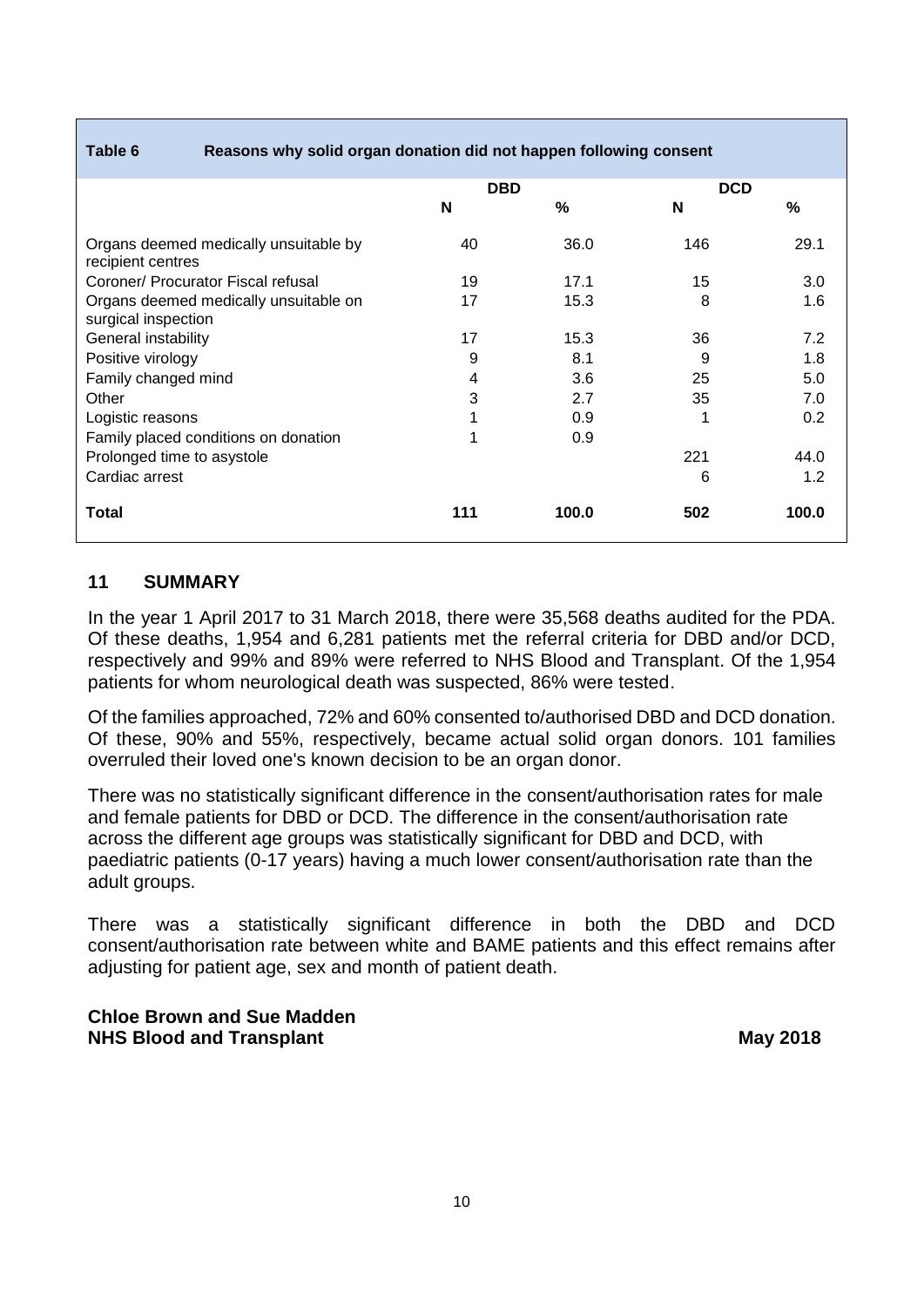# **Appendix I - Definitions**

| Data excluded                                             | <b>POTENTIAL DONOR AUDIT / REFERRAL RECORD</b><br>Patients who did not die on a critical care unit or an emergency department                                                                                                                                                                 |
|-----------------------------------------------------------|-----------------------------------------------------------------------------------------------------------------------------------------------------------------------------------------------------------------------------------------------------------------------------------------------|
|                                                           | and patients aged over 80 years are excluded.                                                                                                                                                                                                                                                 |
| Donors after brain death (DBD)                            |                                                                                                                                                                                                                                                                                               |
| Suspected Neurological Death                              | A patient who meets all of the following criteria: Apnoea, coma from known<br>aetiology and unresponsive, ventilated, fixed pupils. Excluding cases for<br>which cardiac arrest occurred despite resuscitation, brainstem reflexes<br>returned, and neonates - less than 2 months post term   |
| Potential DBD donor                                       | A patient who meets all four criteria for neurological death testing excluding<br>those not tested due to reasons 'cardiac arrest despite resuscitation',<br>'brainstem reflexes returned', 'neonates - less than 2 months post term' (ie<br>suspected neurological death, as defined above). |
| DBD referral criteria                                     | A patient with suspected neurological death                                                                                                                                                                                                                                                   |
| Discussed with Specialist Nurse - Organ<br>Donation       | A patient with suspected neurological death discussed with the Specialist<br>Nurse - Organ Donation (SNOD)                                                                                                                                                                                    |
| Neurological death tested                                 | Neurological death tests were performed                                                                                                                                                                                                                                                       |
| Eligible DBD donor                                        | A patient confirmed dead by neurological death tests, with no absolute<br>medical contraindications to solid organ donation                                                                                                                                                                   |
| Family approached for formal organ<br>donation discussion | Family of eligible DBD asked to support patient's expressed or deemed<br>consent/authorisation, informed of a nominated/appointed representative,<br>asked to make a decision on donation on behalf of their relative, or informed<br>of a patient's opt-out decision via the ODR.            |
| Consent/authorisation ascertained                         | Family supported expressed or deemed consent/authorisation,<br>nominated/appointed representative gave consent, or where applicable<br>family gave consent/authorisation                                                                                                                      |
| Actual donors: DBD                                        | Neurological death confirmed patients who became actual DBD as reported<br>through the PDA                                                                                                                                                                                                    |
| Actual donors: DCD                                        | Neurological death confirmed patients who became actual DCD as reported<br>through the PDA                                                                                                                                                                                                    |
| Neurological death testing rate                           | Percentage of patients for whom neurological death was suspected who<br>were tested                                                                                                                                                                                                           |
| Referral rate                                             | Percentage of patients for whom neurological death was suspected who<br>were discussed with the SNOD                                                                                                                                                                                          |
| Approach rate                                             | Percentage of eligible DBD families approached for consent /authorisation<br>for donation                                                                                                                                                                                                     |
| Consent/authorisation rate                                | Percentage of families or nominated/appointed representatives approached<br>for formal organ donation discussion where consent/authorisation was<br>ascertained                                                                                                                               |
| SNOD presence rate                                        | Percentage of formal organ donation discussions with families or<br>nominated/appointed representatives where a SNOD was present                                                                                                                                                              |
| Consent/authorisation rate where SNOD<br>was present      | Percentage of formal organ donation discussions with families or<br>nominated/appointed representatives where a SNOD was present where<br>consent/authorisation was ascertained                                                                                                               |